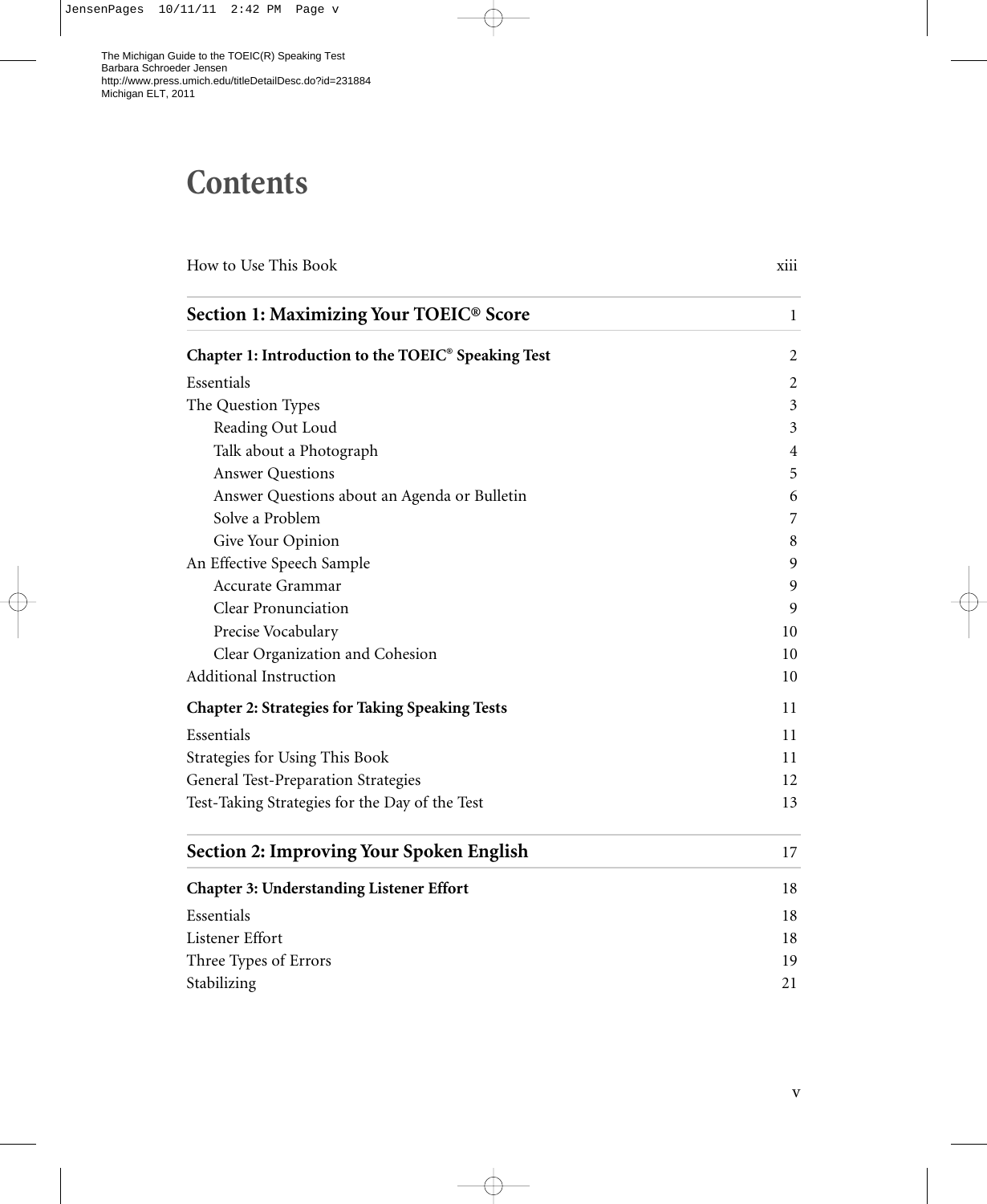## vi CONTENTS

| <b>Chapter 4: Gathering and Ranking Your Errors</b> | 22 |
|-----------------------------------------------------|----|
| Essentials                                          | 22 |
| Recording Your Speech                               | 22 |
| Ranking Errors                                      | 26 |
| <b>Tips</b>                                         | 27 |
| <b>Chapter 5: Learning Strategies</b>               | 28 |
| Essentials                                          | 28 |
| What Helps Us Learn English?                        | 28 |
| Covert Rehearsal                                    | 29 |
| Self-Monitoring                                     | 32 |
| Speaking Opportunities                              | 34 |
| Native-Speaker Helpers                              | 37 |

| <b>Section 3: Pronunciation</b> |  |
|---------------------------------|--|
|                                 |  |

| <b>Chapter 6: Pronunciation Overview</b> | 40 |
|------------------------------------------|----|
| Essentials                               | 40 |
| North American English                   | 40 |
| Creating the Unique Rhythm of English    | 40 |
| <b>Facial Setting</b>                    | 43 |
| <b>Tips</b>                              | 43 |
| <b>Chapter 7: Consonants</b>             | 44 |
| Essentials                               | 44 |
| Learning Sounds                          | 44 |
| Consonants                               | 45 |
| Mouth Position                           | 45 |
| Airflow                                  | 45 |
| Voice                                    | 45 |
| <b>Individual Consonant Sounds</b>       | 46 |
| $\theta$ thank                           | 46 |
| $ \delta $ the                           | 48 |
| $ v $ very                               | 49 |
| $\frac{1}{1}$ last                       | 51 |
| $ r $ right                              | 52 |
| Transfer                                 | 54 |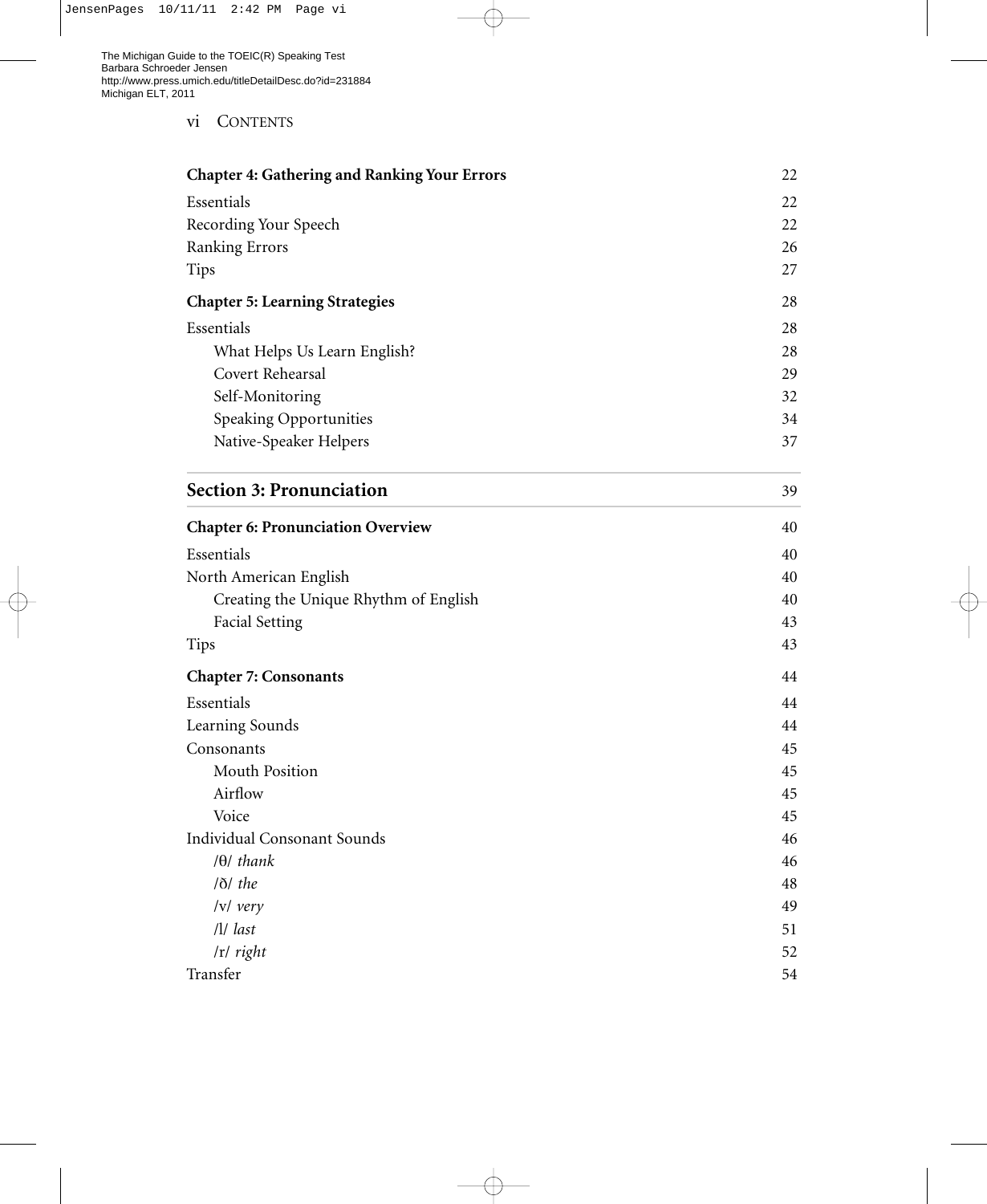The Michigan Guide to the TOEIC(R) Speaking Test Barbara Schroeder Jensen http://www.press.umich.edu/titleDetailDesc.do?id=231884 Michigan ELT, 2011

| <b>Chapter 8: Vowels</b>                      | 55 |
|-----------------------------------------------|----|
| Essentials                                    | 55 |
| Pronouncing Vowels                            | 55 |
| Jaw Height                                    | 56 |
| Tense/Lax                                     | 56 |
| Lip Position                                  | 57 |
| Vowel Lengthening                             | 58 |
| Vowels and Stress                             | 59 |
| <b>Unstressed Vowels</b>                      | 60 |
| Rhythm in Phrases                             | 61 |
| <b>Individual Vowel Sounds</b>                | 62 |
| /iy/ vs. /I/ feet vs. fit                     | 62 |
| /ae/ happy                                    | 64 |
| Vowels $+ /r/$                                | 66 |
| /ər/ work                                     | 67 |
| Transfer                                      | 68 |
| <b>Chapter 9: Word Stress</b>                 | 69 |
| Essentials                                    | 69 |
| Reviewing Word Stress                         | 69 |
| <b>Predicting Word Stress</b>                 | 71 |
| Tip                                           | 71 |
| <b>Chapter 10: Phrase and Sentence Rhythm</b> | 72 |
| Essentials                                    | 72 |
| Message Units                                 | 73 |
| Linking                                       | 75 |
| Consonant Linking                             | 75 |
| Vowel Linking                                 | 76 |
| Consonant-to-Vowel Linking                    | 76 |
| <b>Stressing Content Words</b>                | 77 |
| Reductions                                    | 78 |
| Contractions                                  | 79 |
| <b>Primary Stress</b>                         | 81 |
| Intonation                                    | 83 |
| Pitch Range                                   | 83 |
| Final Intonation                              | 85 |
| Non-Final Intonation                          | 86 |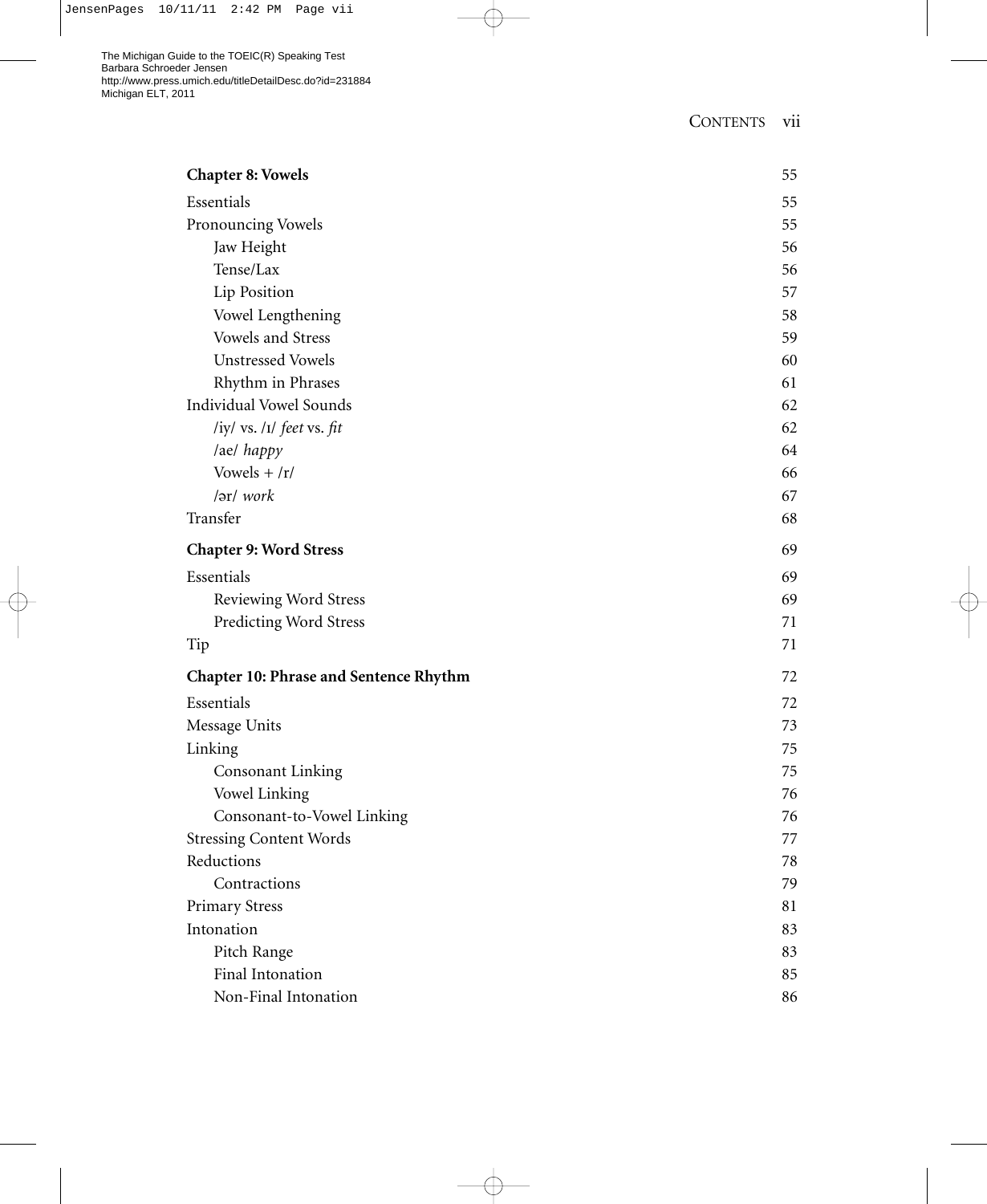viii CONTENTS

| <b>Section 4: Question Types</b>                                  | 87  |
|-------------------------------------------------------------------|-----|
| <b>Chapter 11: Understanding the Read a Text Aloud Questions</b>  | 88  |
| Essentials                                                        | 88  |
| Sample Question and Response                                      | 89  |
| Sample Question                                                   | 89  |
| Sample Response                                                   | 89  |
| What Not To Do                                                    | 89  |
| <b>Strategy Skill-Building</b>                                    | 90  |
| Scanning                                                          | 90  |
| Mirroring                                                         | 91  |
| Grammar Point: Parallel Constructions                             | 91  |
| Pronunciation Points                                              | 92  |
| Pronunciation of Parallel Structures                              | 92  |
| <b>Stress in Names</b>                                            | 94  |
| <b>Stress in Place Names</b>                                      | 95  |
| Opportunities for Covert Rehearsal and Self-Monitoring            | 96  |
| <b>Tips</b>                                                       | 97  |
| <b>Practice Section</b>                                           | 97  |
| <b>Evaluated Response</b>                                         | 98  |
| <b>Practice Questions</b>                                         | 99  |
| Sample Rubric                                                     | 100 |
| Model Responses                                                   | 100 |
| <b>Chapter 12: Understanding the Describe a Picture Questions</b> | 101 |
| Essentials                                                        | 101 |
| Sample Question and Response                                      | 102 |
| Sample Question                                                   | 102 |
| Sample Response                                                   | 103 |
| What Not To Do                                                    | 104 |
| <b>Strategy Skill-Building</b>                                    | 105 |
| Guessing                                                          | 105 |
| Paraphrasing                                                      | 106 |
| Vocabulary Points                                                 | 107 |
| Describing People                                                 | 107 |
| Describing People's Clothes                                       | 108 |
| Using Prepositions to Describe Locations                          | 109 |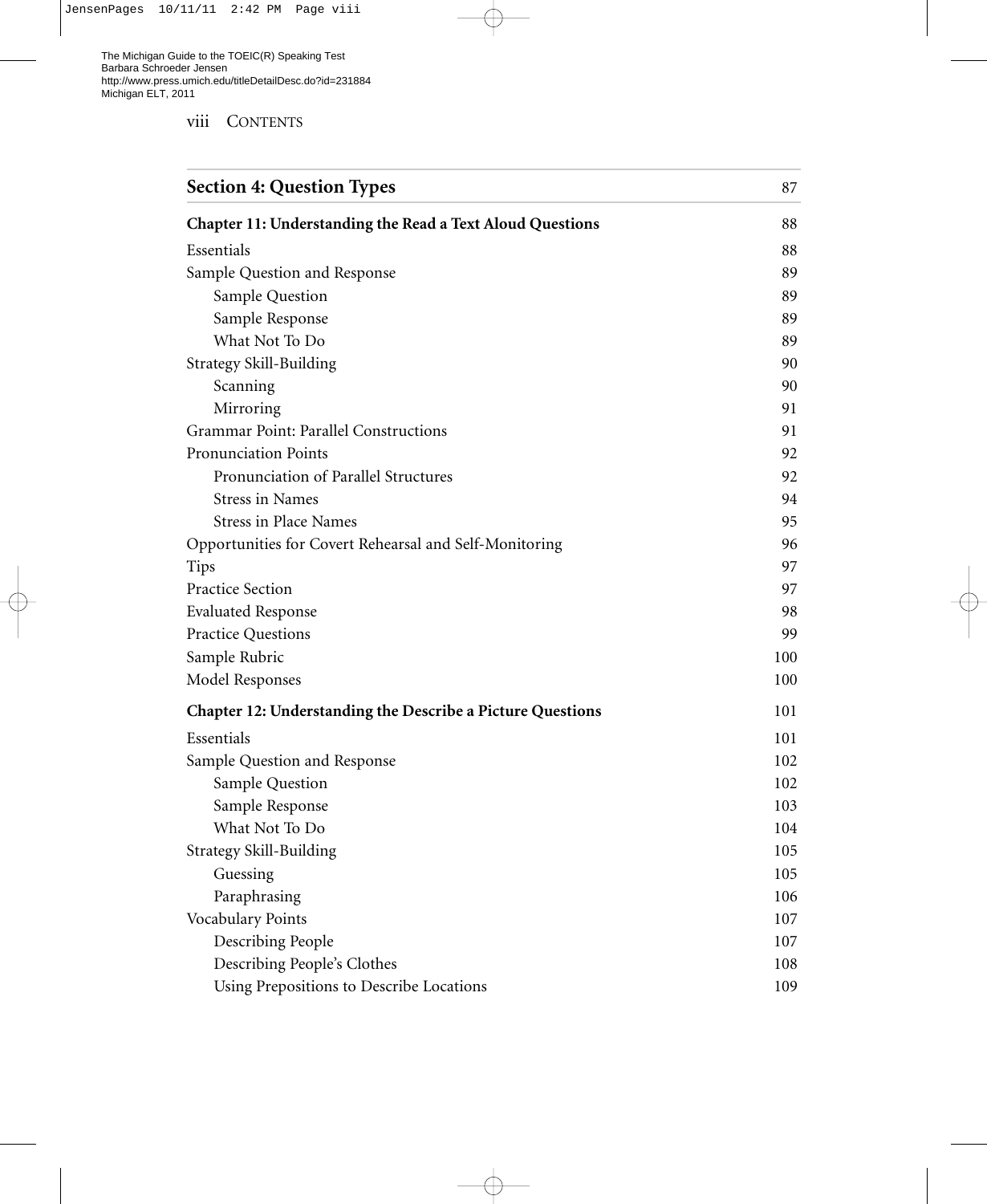| <b>Grammar Points</b>                                    | 111 |
|----------------------------------------------------------|-----|
| There is / There are                                     | 111 |
| Using Simple Present and Present Continuous Tense        | 112 |
| <b>Expressions of Quantity</b>                           | 114 |
| Pronunciation Point: Negative Words                      | 116 |
| Opportunities for Covert Rehearsal and Self-Monitoring   | 118 |
| Tip                                                      | 119 |
| <b>Practice Section</b>                                  | 119 |
| <b>Evaluated Response</b>                                | 120 |
| <b>Practice Questions</b>                                | 121 |
| Sample Rubric                                            | 124 |
| <b>Model Responses</b>                                   | 124 |
| Chapter 13: Understanding the Respond to Questions Items | 125 |
| Essentials                                               | 125 |
| Sample Question and Response                             | 126 |
| Sample Question                                          | 126 |
| Sample Response                                          | 126 |
| What Not To Do                                           | 127 |
| <b>Strategy Skill-Building</b>                           | 128 |
| Question-and-Answer Match                                | 128 |
| Familiar Topics                                          | 132 |
| Answering Difficult Questions                            | 133 |
| Vocabulary Point: Phrasal Verbs                          | 134 |
| Grammar Point: Phrasal Verbs                             | 136 |
| Pronunciation Points                                     | 137 |
| Phrasal Verbs                                            | 137 |
| <b>Unstressed Prepositions</b>                           | 137 |
| Opportunities for Covert Rehearsal and Self-Monitoring   | 139 |
| Tip                                                      | 139 |
| <b>Practice Section</b>                                  | 140 |
| <b>Evaluated Response</b>                                | 140 |
| <b>Practice Questions</b>                                | 141 |
| Sample Rubric                                            | 143 |
| Model Responses                                          | 143 |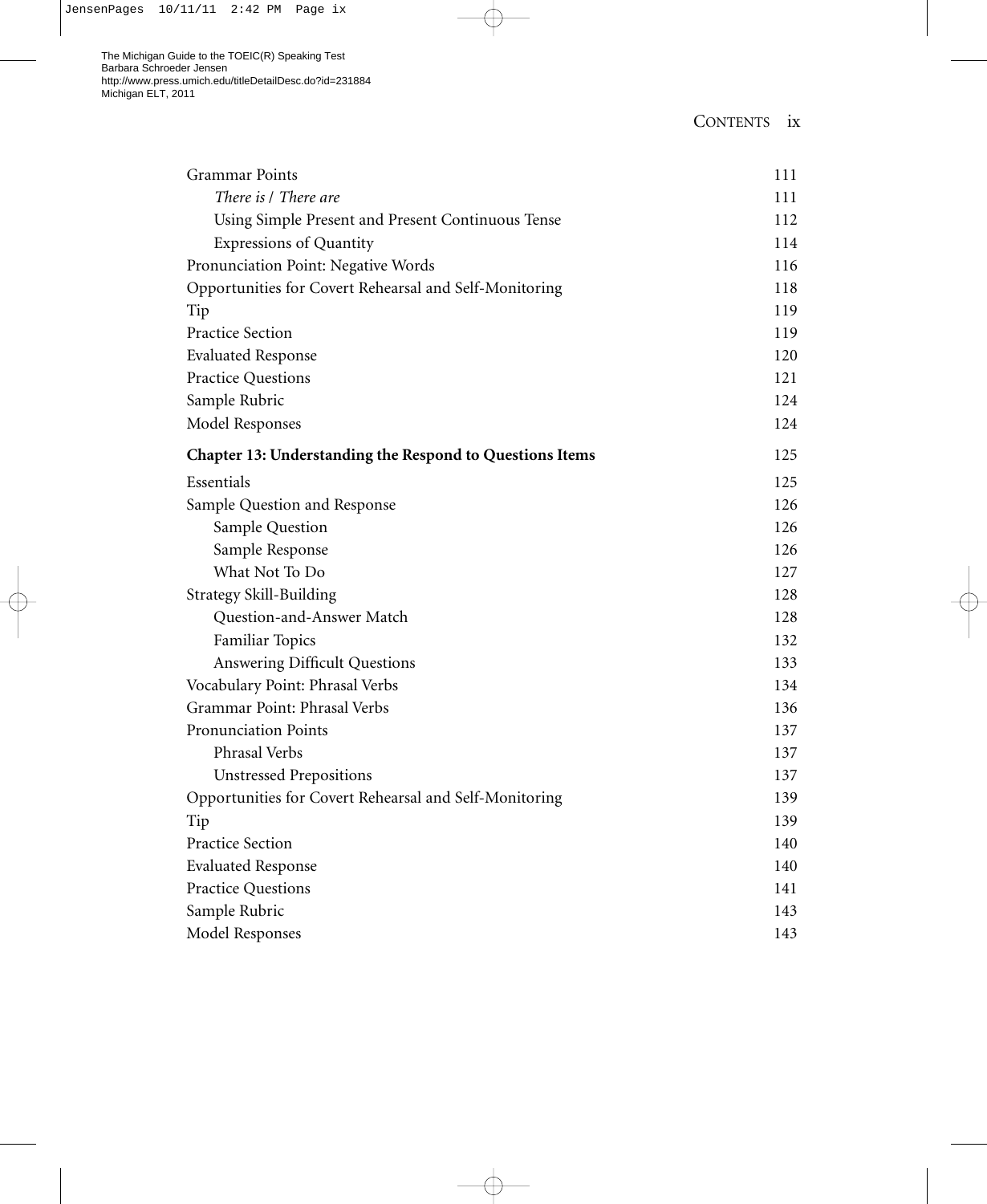x CONTENTS

| Chapter 14: Understanding the Respond to Questions Using Information |     |
|----------------------------------------------------------------------|-----|
| <b>Provided Items</b>                                                | 144 |
| Essentials                                                           | 144 |
| Sample Question and Response                                         | 145 |
| Sample Using Information Provided Question                           | 145 |
| Sample Response                                                      | 146 |
| What Not To Do                                                       | 148 |
| Strategy Skill-Building                                              | 148 |
| Giving a Complete and Well-Developed Answer                          | 148 |
| Phrases Used to Describe Time and Locations                          | 150 |
| Tip                                                                  | 151 |
| <b>Grammar Points</b>                                                | 153 |
| <b>Future Tense</b>                                                  | 153 |
| -s Endings                                                           | 154 |
| Pronunciation Point: $-s$ Endings                                    | 155 |
| Opportunities for Covert Rehearsal and Self-Monitoring               | 157 |
| Tips                                                                 | 157 |
| Practice Section                                                     | 158 |
| <b>Evaluated Response</b>                                            | 158 |
| <b>Practice Questions</b>                                            | 160 |
| Sample Rubric                                                        | 165 |
| Model Responses                                                      | 165 |
| <b>Chapter 15: Understanding the Propose a Solution Questions</b>    | 166 |
| Essentials                                                           | 166 |
| Sample Question and Response                                         | 167 |
| Sample Question                                                      | 167 |
| Sample Response                                                      | 167 |
| What Not To Do                                                       | 170 |
| Strategy Skill-Building: Identifying Problems                        | 170 |
| Vocabulary Point: Using the Phone                                    | 173 |
| Tip                                                                  | 175 |
| Pronunciation Point: Adverbs of Feeling                              | 176 |
| Opportunities for Covert Rehearsal and Self-Monitoring               | 177 |
| <b>Tips</b>                                                          | 178 |
| <b>Practice Section</b>                                              | 179 |
| <b>Evaluated Response</b>                                            | 179 |
| Practice Questions                                                   | 181 |
| Sample Rubric                                                        | 183 |
| Model Responses                                                      | 183 |